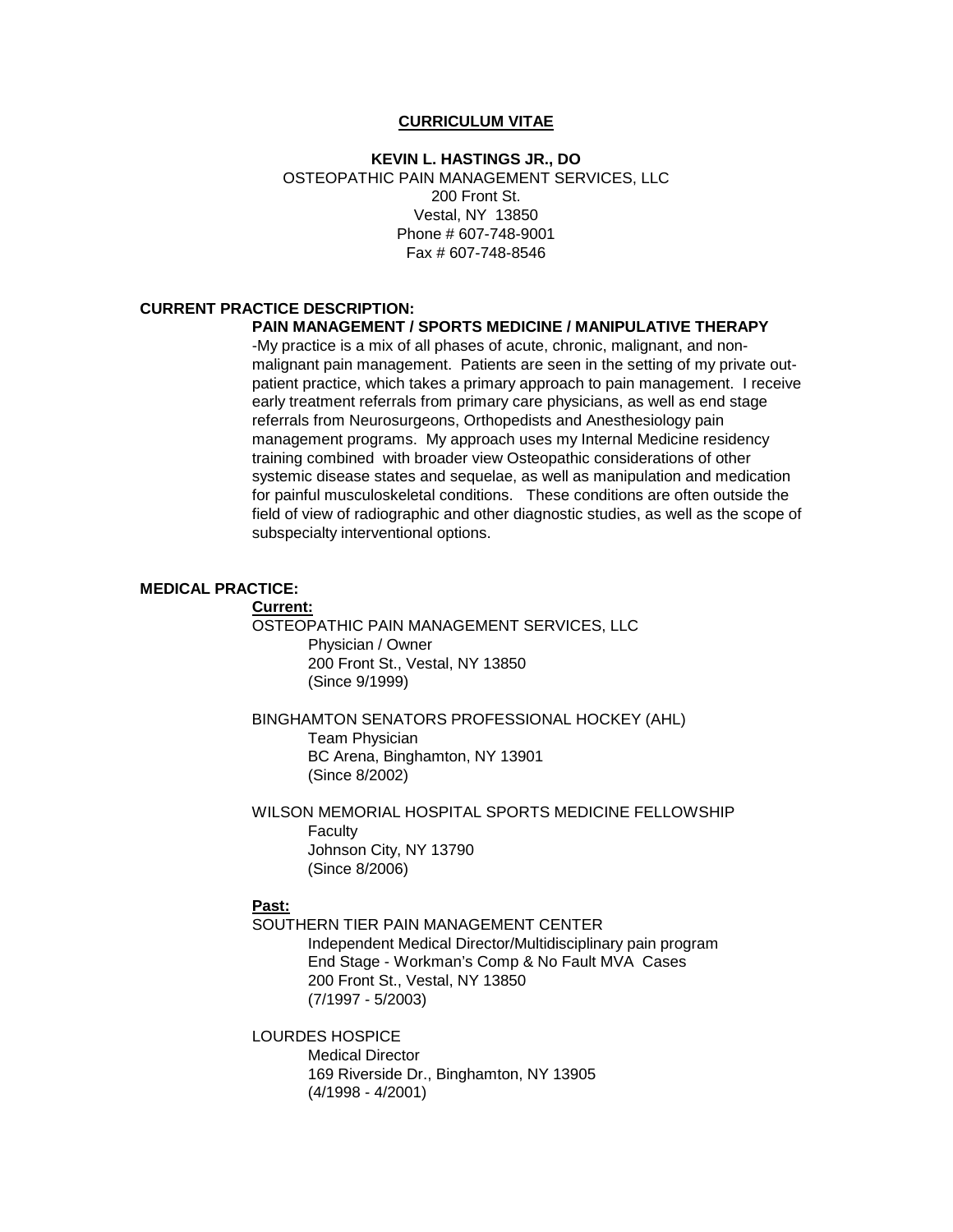BC ICEMEN PROFESSIONAL HOCKEY TEAM (UHL) Team Physician BC Arena, Binghamton, NY 13901 (8/1997 – 5/2002)

SOUTHERN TIER EMERGENCY PHYSICIANS, PC Emergency Room Physician/ Lourdes ER 169 Riverside Dr., Binghamton, NY 13905 (10/1997- 6/2001)

VESTAL MEDICAL ASSOCIATES Primary Care Internal Medicine Physician 1020 Vestal Parkway, Vestal, NY 13850  $(1/1997 - 8/1999)$ 

NEW HORIZON DETOX UNIT Covering Physician Binghamton General Hospital, Binghamton, NY  $(10/1995 - 9/1999)$ 

WILSON HOSPITAL Emergency Room Physician 33-57 Harrison St., Johnson City, NY 13790  $(10/1995 - 6/1997)$ 

SIDNEY HOSPITAL ER Locum Physician (EM CARE) Sidney, NY  $(12/1995 - 10/1999)$ 

BINGHAMTON RANGERS PROFESSIONAL HOCKEY (AHL) Assistant Team Physician BC Arena, Binghamton, NY 13901  $(10/1995 - 5/1997)$ 

U.S. ARMY RESERVE MEDICAL CORP Captain (Active and IRR) 331<sup>st</sup> General Hospital, Utica, NY (6/1995 – 6/2004)

### **HOSPITAL PRIVILEGES:**

-LOURDES HOSPITAL - ACTIVE STAFF -UNITED HEALTH SERVICES HOSPITALS – COURTESY STAFF (WILSON & BINGHAMTON GENERAL HOSPITALS)

**COMMITTEES / BOARDS:** -Broome County Medical Society – Board Member

**PAST COMMITTEES / BOARDS:**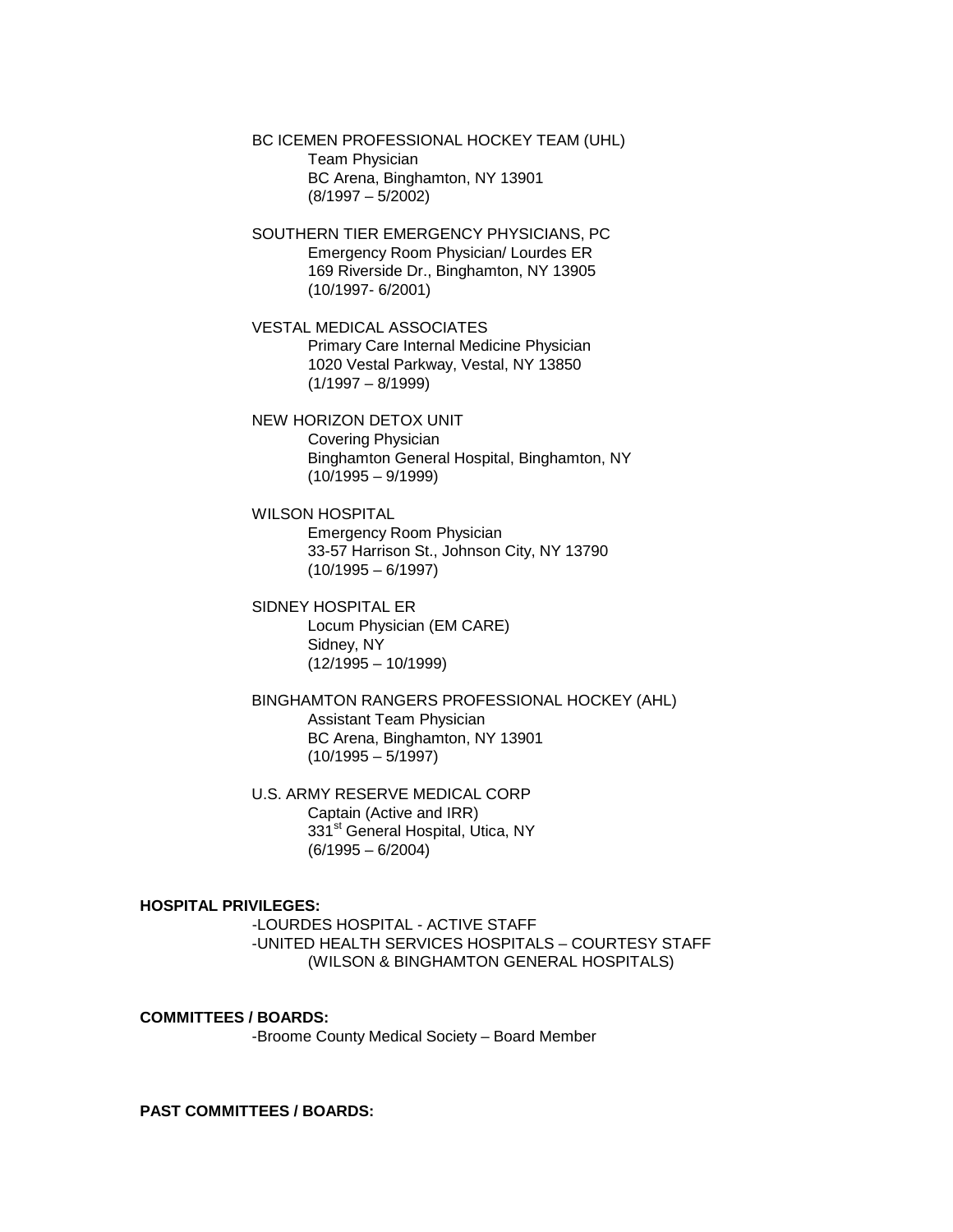-LOURDES HOSPICE ADVISORY BOARD -LOURDES CANCER COMMITTEE -LOURDES PAIN COMMITTEE -CHAIRMAN HOSPICE PHYSICIAN ADVISORY COMMITTEE -PALS – AHA Regional Faculty -BINGHAMTON CLUB MEMBERSHIP COMMITTEE

#### **EDUCATION:** Residency:

United Health Services at Wilson Memorial Johnson City, New York Internal Medicine (ACGME & AOA- Accredited program) June 27, 1994 - June 1997 Board Eligible-Internal Medicine

#### Medical School:

University of North Texas Health Science Center at Ft. Worth Texas College of Osteopathic Medicine, Ft. Worth, Texas August 1990 - June 1994 Doctor of Osteopathy (DO) --- June 4, 1994

### Colleges:

University of Texas at Arlington August 1978 - January 1980 January 1987 - May 1990 BS Biology --- May 14, 1994

Texas Tech University, Lubbock, Texas August 1977 - May 1978

### **CERTIFICATIONS & MEMBERSHIPS:**

-Faculty - Sports Medicine Fellowship – Wilson (Current) -New York State License #200637 (8/29/95) -NYS Workman's Comp- OPIM #200637-7 -Diplomate of Osteopathy -Internal Medicine Board Eligible -Dual Track Nat'l Boards - USMLE & NBOME / COMLEX III -Partners Against Pain- Speakers Bureau (past) -ATLS (past) -ACLS & PALS (Instructor Certifications - previously) -PALS- AHA Regional Faculty Director (past) -Emergency Medical Technician (expiration 7/91) -Member: AOA, AMA, ASIM, APS, ACSM, AAPM, & BCMS

### **SPEAKING / TEACHING CREDITS:**

Presenter: -American Academy of Orthopedic Manual Physical -Therapists (AAOMPT) Key Note Speaker – Reno, Nevada – 10/2003.